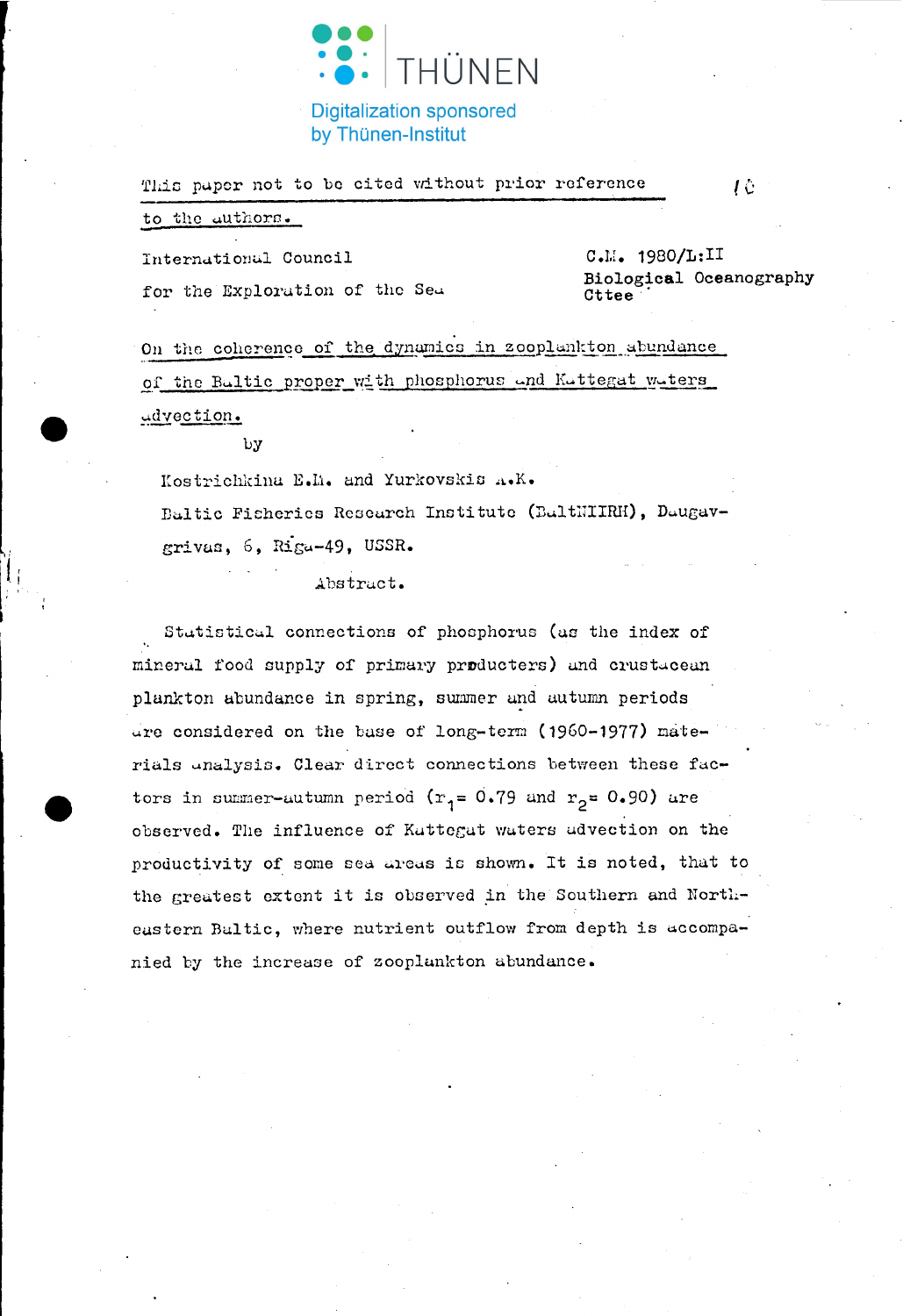## RESUME

 $2 -$ 

Sur la base de l'analyse du matériel de plusieurs années (1960-1977) on examine les rélations statistiques du phosphore "en tant qu'indice de ravitaillement en nutrition menérale des reproducteurs primaires" et de la quantité de plancton animal dans les périodes de printemps, d'été et d'automne. On distingue des rélations directes bien nettes entre ces facteurs pour la période d'été-autonne ( $r_1 = 0.79$  et  $r_2 = 0.90$ ). On demontre l'effet de l'advection des eaux de Cattegat sur le rendement de différentes régions de la mer. On a noté que cet effet se manifeste le plus dans les parties sud et nord est du la Bultique, où l'entrainement des biogènes est accompagnétie l'augmentation de la quantité de sooplancten.

Very intricate means of phosphorus and nitrogen circulation in the Baltic, in particular intensified P sedimentation with the participation of terrigenous substance (Yurkovskis, 1968; Yurkovskis, Luke, 1975) und denitrification in the deep layers together with sharp stratification of sea water thickness condition low efficiency of upwards nutrients current. This is only partially balanced by considerable inflow of P and N with river waters (Sen Gupta, 1973; Fonselius, 1976) and by acceleration of substances, vertical outflow when local upwelling functions for relatively short periods. Nutrients, which limit bioproductivity of seas, are phosphorus and nitrogen. There is contradictory information about this for the Ealtic Sea. Tarkiainen, Rinne and Niemisto (1974) show, that nitrogen must be the nutrient of limiting minimum there. Fonselius (1969, 1972, 1976) considers, that sult nitrogen deep not limit the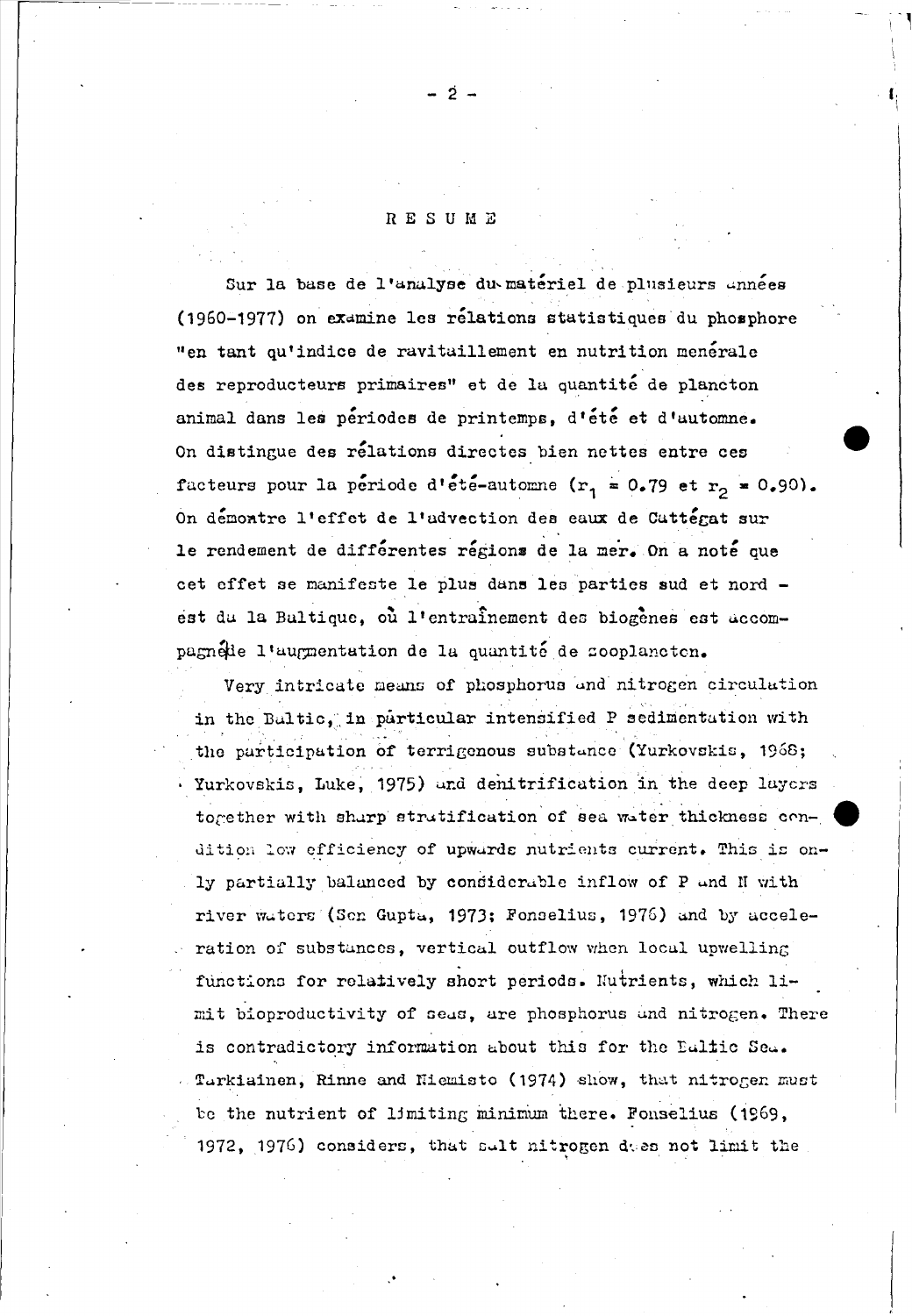synthesis of organic matter in the Baltic, phosphorus is more deficient there. Our long-term regime investigations allow to suppose that phosphorus as well as nitrogen and even both nutrients together may be limiting in dependence on sea areas and seasons.

Rather detailed and long-term data of the investigations on phosphorus and zooplankton in the Baltic and less long observations on phytoplankton being available, an attempt was made "to step over" autotrophic link of trophic chain and to search for connections between zooplankton abundance and the amount of this deficient nutrient in the lighted sea layer as well as the availability of precondition of deep wuters rise - the situation of Kattegat waters advection. Phosphorus - the first of the two comparing components of sea biogeocenosis having direct and reverse connections, is used in this paper as the index of mineral food supply of primary producers.

Phosphates accumulated during autumn-winter period are intensively spent in spring by impetuously developing phytoplankton and cause its bloom. Therefore food supply of zooplankton during this period is in general high and connection between its abundance and phosphorus is not observed (the data for 1961-1977). Only after warm winters, which were in 1960/1961, 1970/1971, 1972/1973, 1973/1974, 1974/1975, a direct connection between these factors (r=  $0.94$ ;  $\angle$  =0.01; Fig. 1) is underlined. In the years mentioned the spring bloom of phytoplankton seemed to begin early, and the decrease of spring outburst in May was more considerable than in cool and cold springs, zooplankton food availability was worse.

-3-

ु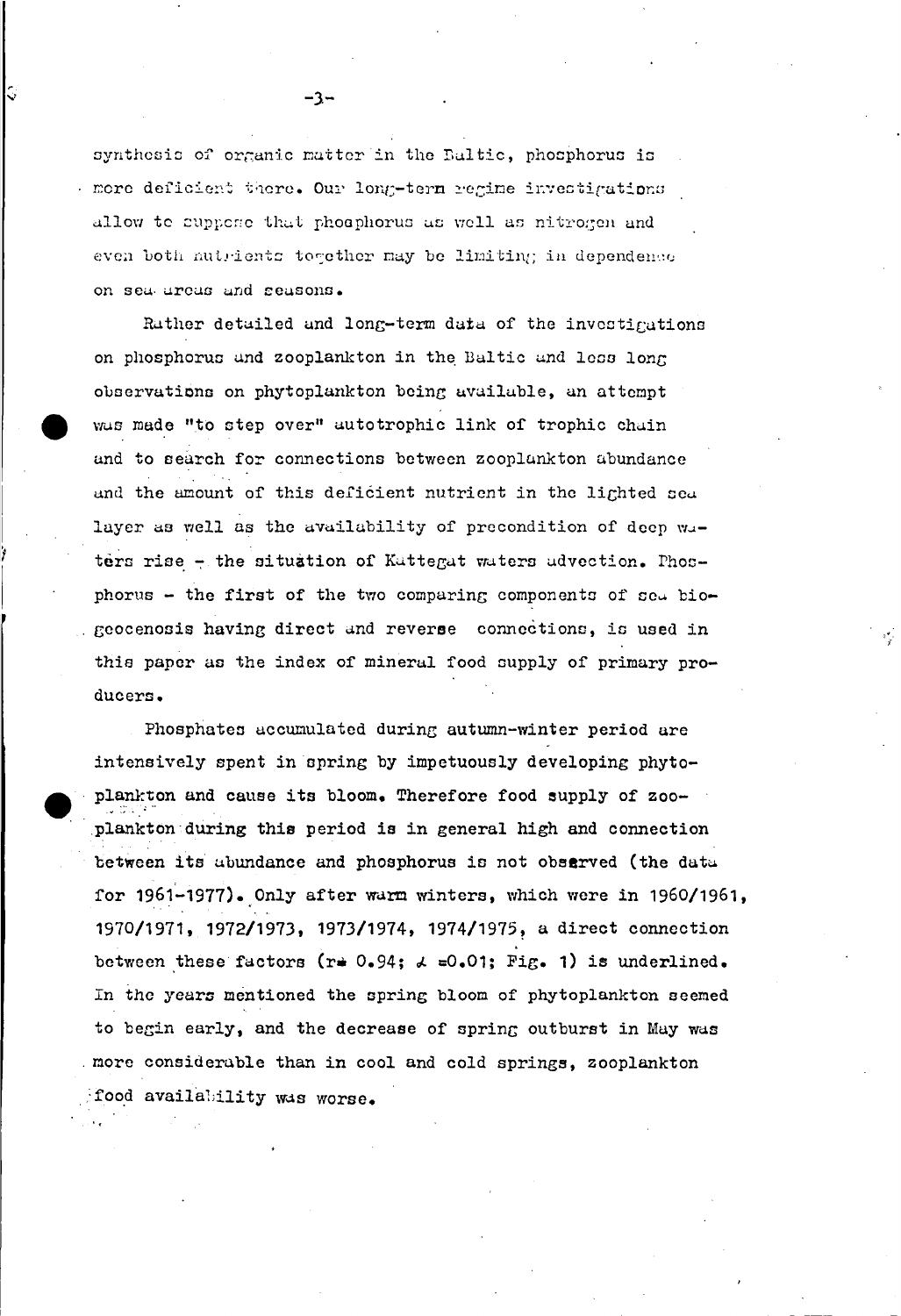The most considerable connection between zooplankton abundance and phosphates is observed in summer, when P amount in trophogenic layer is at the level of annual minimum and cause vegetation decrease of food phytoplankton (all algae groups except blue-green), as the result of this food supply of zooplankton decreases, and food requirement because of intensive reproduction and populations growth of main species increases. Clear direct connections between zeoplankton abundance and phosphorus amount in the active sea layer is formed  $(r=0.79; \nightharpoonup 0.01;$  Fig. 2). The unalysis of connections between zooplankton abundance and other environmental factors (temperature, fish stocks, parent stock and other) did not reveal clear dependence. The said above allows to consider food supply the muin factor, which conditiones abundance dynamics and development level of zooplankton in summer period.

IС

In autumn the influence of phosphates on zooplankton abundance preserves (r=90;  $\alpha$  =0.01; Fig. 3).

Kattegat waters advection, provoking nutrient outflow from deep sea layers, is the main factor of forming productive areas in the Bultic Seu. Its influence on zooplankton is the most clearly revealed in summer period. When Kattegat waters enter the Bornholm Deep in winter-spring period (February-May) the maximum of zooplankton abundance in summer is usually observed on its aquatory and in the adjacent areas. Such coincidence was observed in 1969, 1970, 1972, 1974, 1976 and 1977 (the years of observation 1962-1977).

In the Eastern Bultic (the Gotland Basin), when Kattegat waters advection in the active deep layer is observed, the outflow

- 4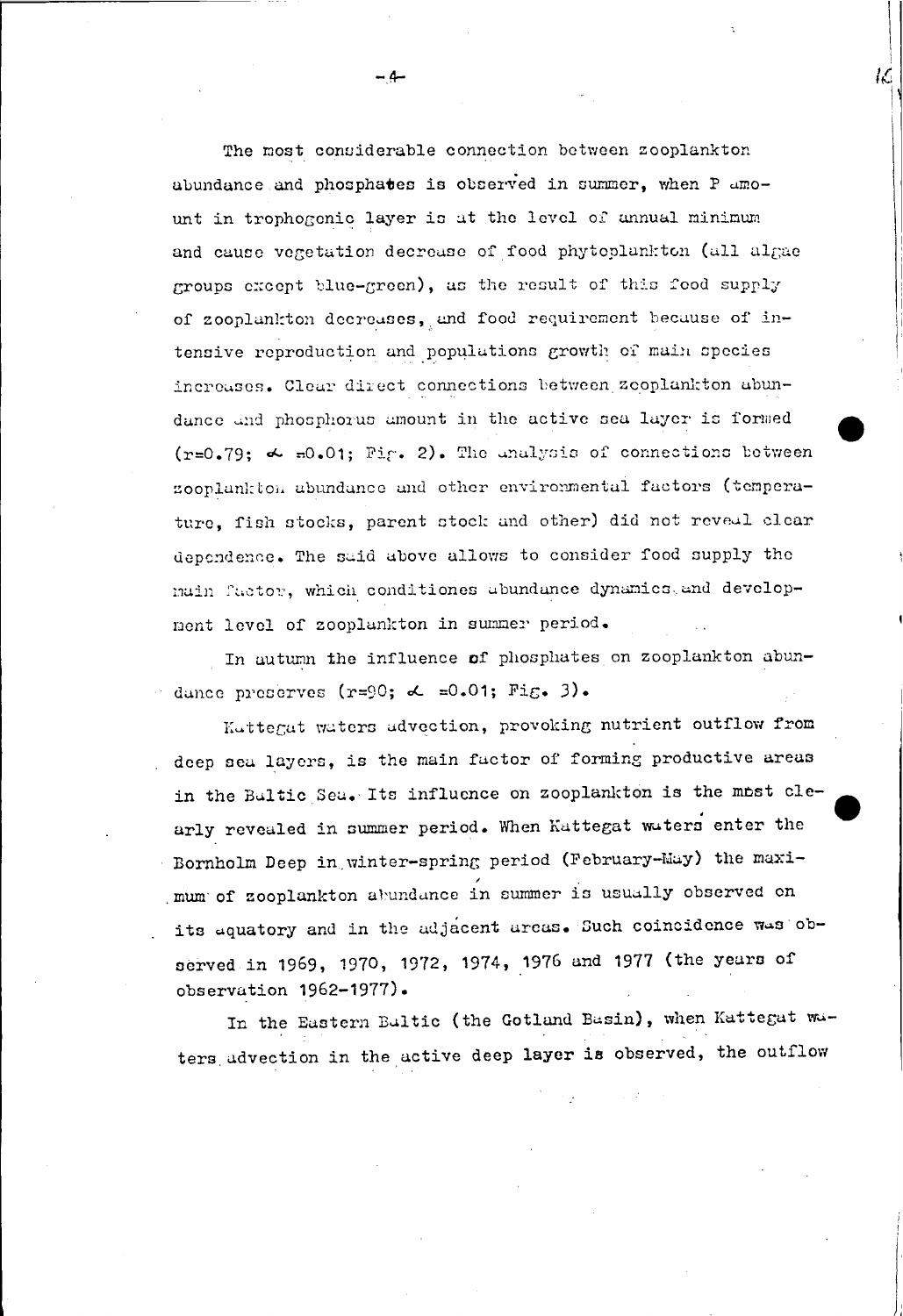of deep waters from the Fore Deep occurs (Yurkovskis, Rugaine, 1979). The movement of Kattegat waters along the bottom layer efficiently redistributes (in the northern, north-eastern and eastern directions) nutrients from deep water zone of the Gotland Deep (Yurkovskis, Fomeinykh, 1978). Replenishment of nutrients stock in the eastern part of the sea occurs also owing to the Gulf of Riga waters richer by nutrient salts. When there are no conditions for appearance of maximum zooplankton abundance in the Southern Baltic during the years of Eattegat waters inflow, to the Gotland Basin (1964 and 1973) or high waters outflow from the Gulf of Riga (1966 and 1967) the highest zooplankton abundance was observed in the eastern part of the sea.

To reveal the dependence of changes of zooplankton abundance in the North-eastern Baltic (the area of Fore Deep) on the discussed hydrodynamical processes the comparison with the eastern sea areas was made, since the difference of temperatures between them in the layer of main zooplankton inhabitancy, 0-100 (90) m is considerably lower(0.3-0.4°C) than tetween north-eastern and southern areas (1.3-1.4°C)\*. The highest zooplankton abundance in the north-eastern area (in comparison with the eastern area) was observed in 1961, 1962, 1965, 1974, 1975 and usually coincided with the inflow of waters of high salinity to the Fore Deep.

\* The temperature of water in the north-eastern and northern sea areas limits the development of heat-loving species, which are in summer season the important compenent of zooplankton community.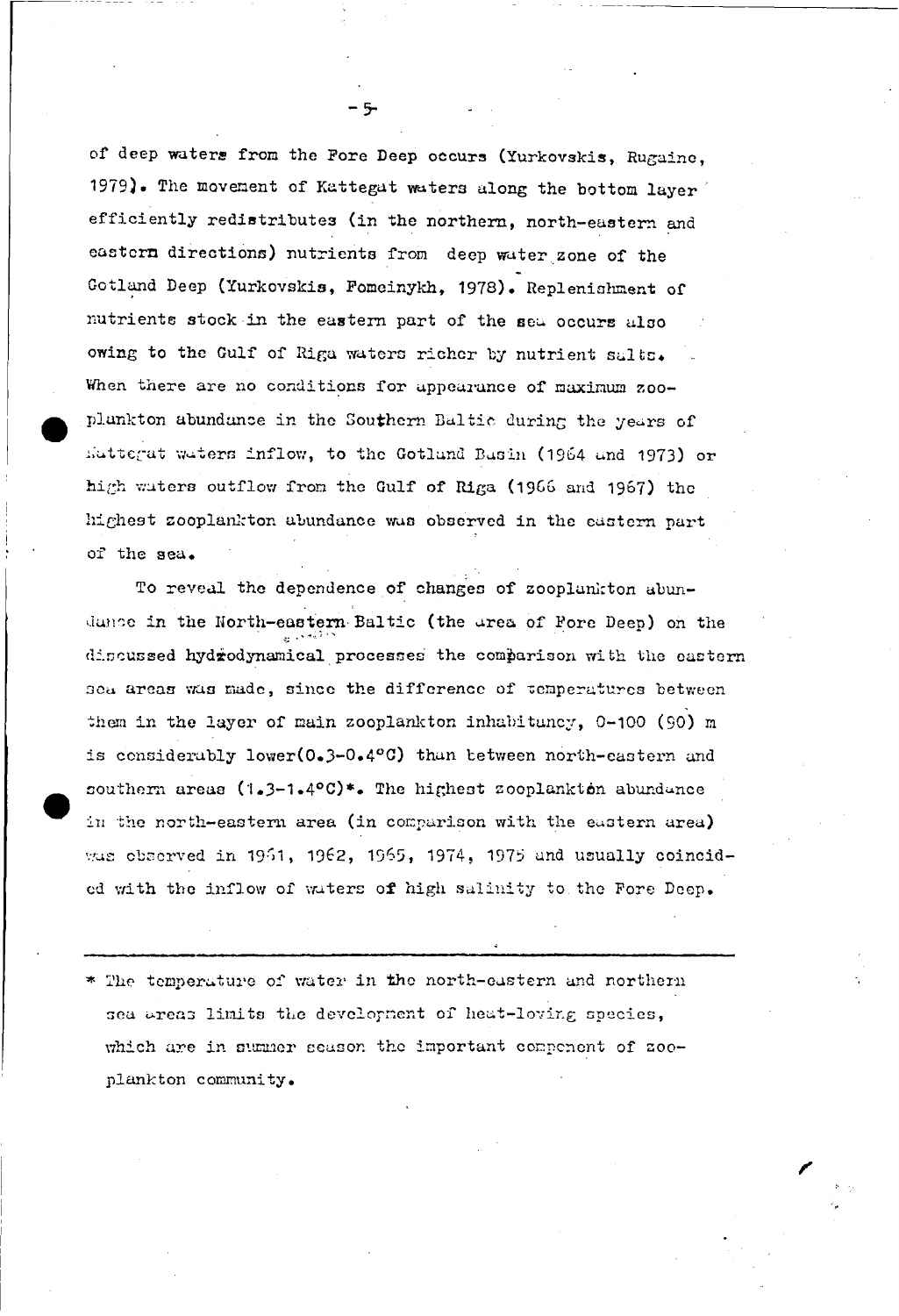When there is intensive outflow of nutrients in the North-eastern Baltic maximum zooplankton development may be also observed in the northern part of the sea (1965, the area of the Northern Deep).

So, the given data testify to the considerable role of abundance fluctuation over halocline of phosphorus and Kattegat waters advection, dispersing and redistributing the deep water nutrient stock between the layers in the dynamics of zooplankton abundance in the Baltic. The peculiarities of phosphorus annual cycle mainly determined by the complex of hydrological and biological processes, have importance at forming annual level of zooplankton abundance and its variability on sea aquatory.

-6-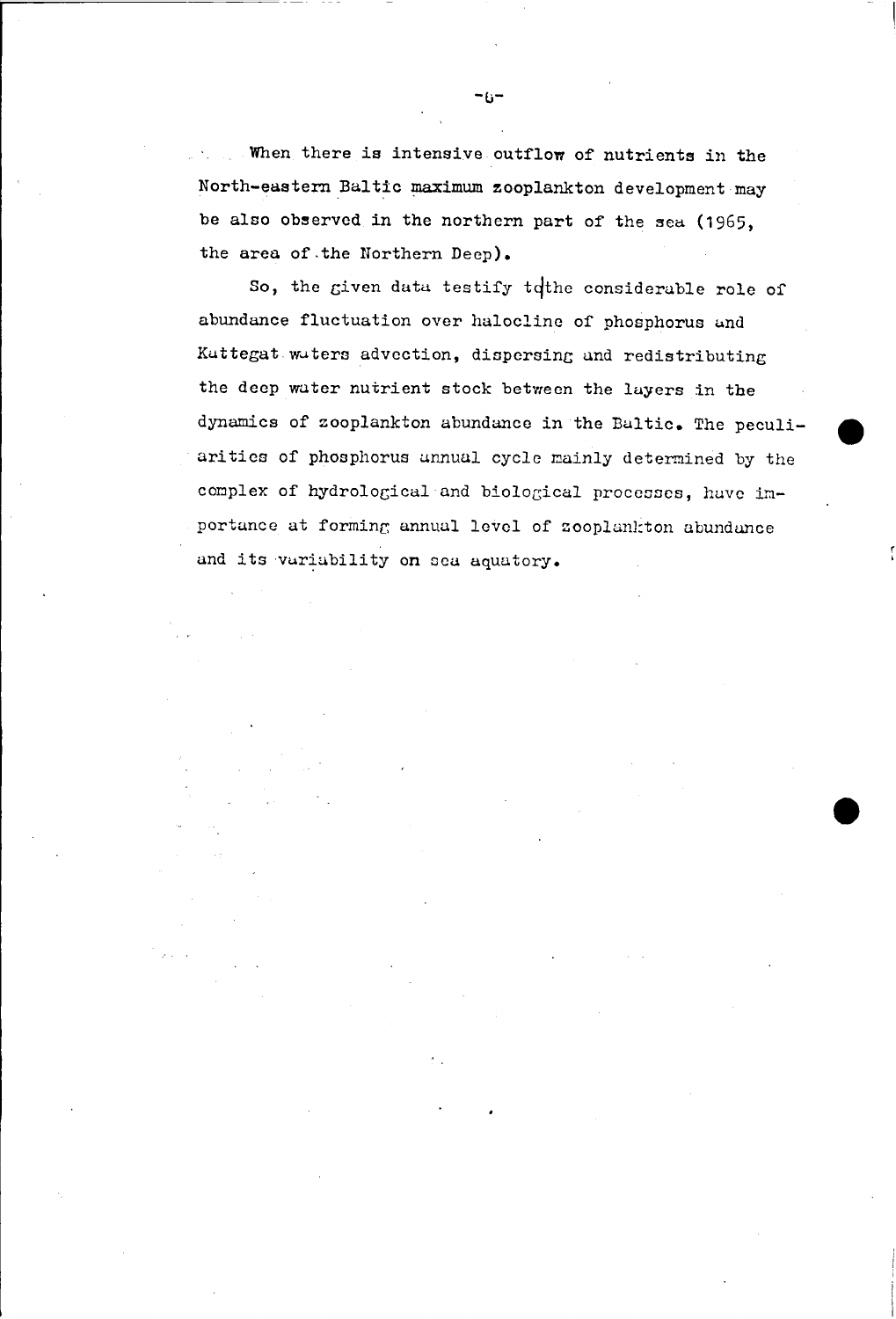$^{10}$ 

- 1. Fonselius S.: Hydrography of the Baltic Deep Basins III. - Fishery Board of Sweden, ser. Hydrography, Rep. No 23, 1969, pp. 97.
- 2. Fonselius S.: On biogenic elements and organic matter in the Baltic. - Ambio Special Report, No 1, 1972, p. 29- $36.$
- 3. Fonselius S.: On the nutrient variability in the Baltic. - Ambio Special Report, No 4, 1976, p. 17-26.
- 4. Sen-Gupta R.A.: A study on nitrogen and phosphorus and their interrelationships in the Baltic. - Inst. of Oceanography, Göteborg, 1973, pp. 79.
- 5. Tarkiainen E., Rinne I., Niemisto L.: On chemical factors regulating the primary production of phytoplankton in the Baltic proper. - Merentutkimuslait. Julk/Havsforskningsinst. Skr., No 238, 1974, p. 39-02.
- 6. Yurkovskis A.K.: On the causes of high phosphates content in deep waters of the Baltic Sea. - In: Netody rybokhozyaistvennykh hymikookeanograf issledowniy, II. ONTI VNIRO, M., 1968, p. 191-203.
- 7. Yurkovskis A.K., Luke M.P.: The results of studies of suspended phosphorus forms in the Baltic Sea in 1971. -In: Rybokhozyaistvennye issledovaniya, (BaltNIIRH), Issue II, 1975, Riga, "Zvaigzne", p. 22-30.
- 8. Yurkovskis A.K., Foninykh T.A.: Biohydrochemical aspects of phosphorus forms dynamics in the Baltic Sea. - Materials of the Symposium "Bultic Ecosystems", 20-25 January, 1975, Gdynia, 1979 (in press).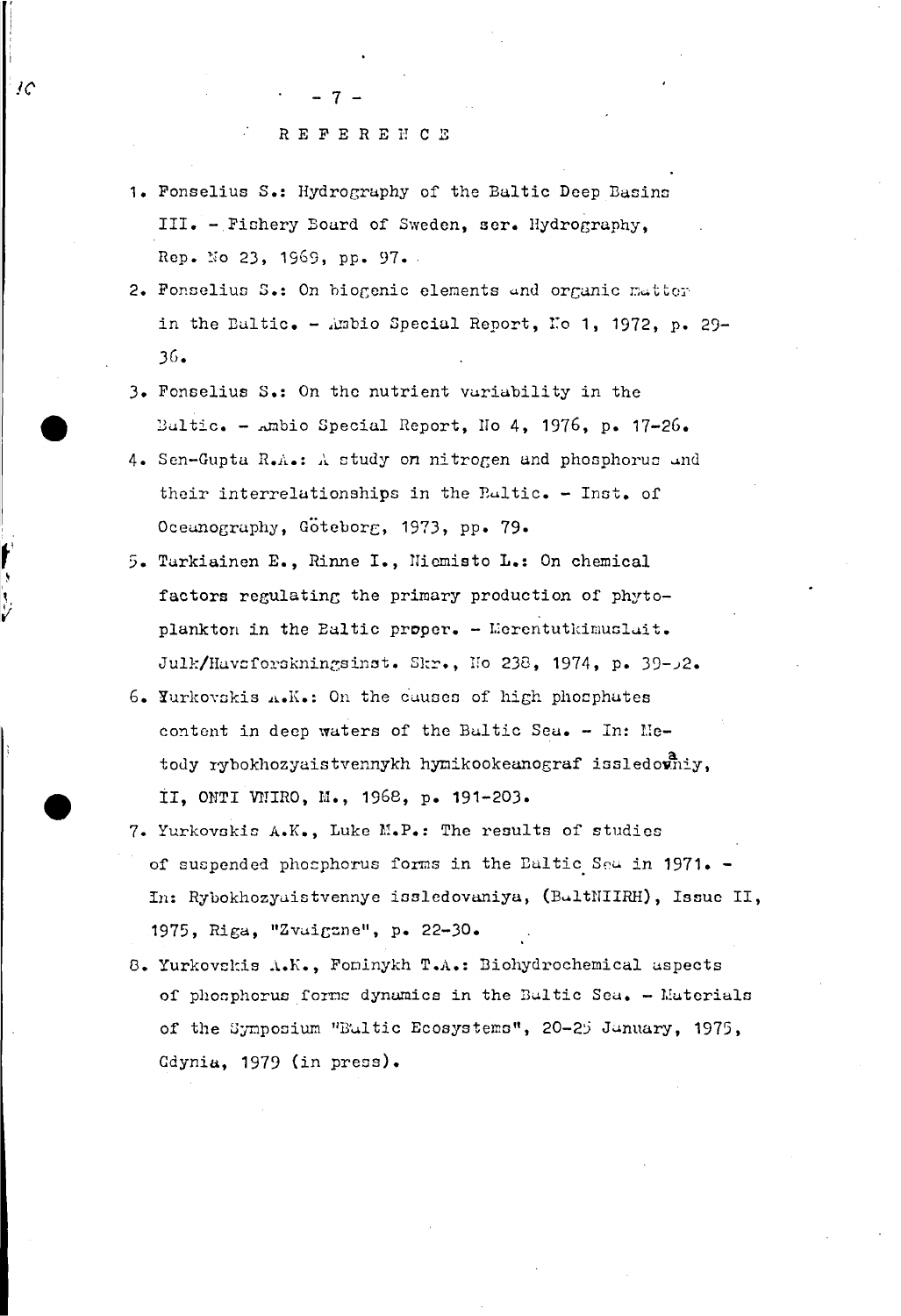9. Yurkovskis A.K., Rugaine I.O.: The means and mechanisms of phosphorus redistribution in the Gotland Basin of the Bultic Sea. - Fischereiforschung 4, 1980  $(in \text{ press}).$ 

 $\overline{1}$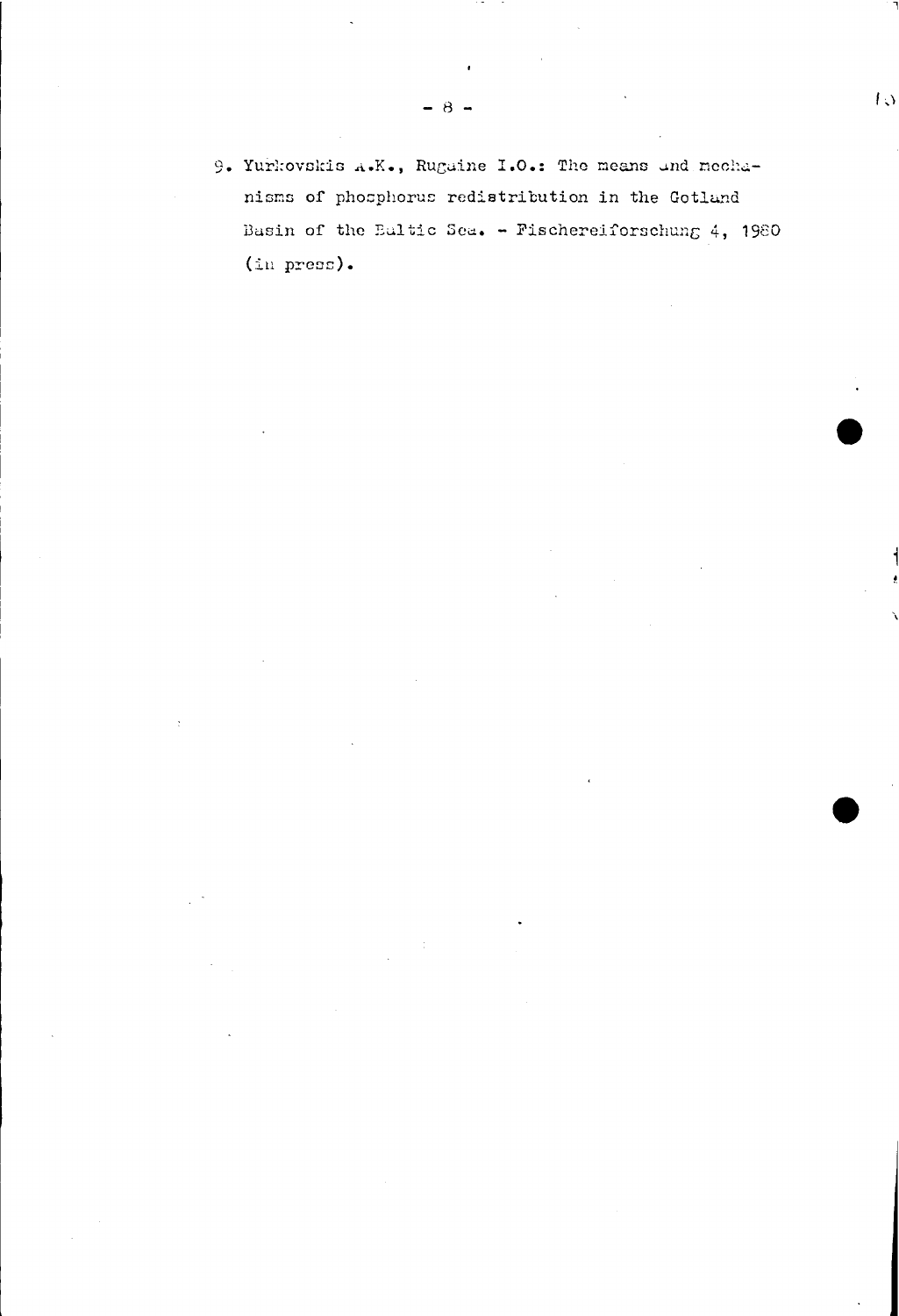## FIGURES

 $-9 -$ 

- Figure 1. Statistical connections between phosphates amount in the active\* (0-60 m) layer in February-May and crustacean plankton abundance in the layer 0-100 m in May.
- Figure 2. Statistical connections between phosphates amount in the active layer (0-60 m) in May-August and crustacean plankton abundance in the layer 0-100 m in August.
- Note: 1971 was distinguished by extremely high zooplankton abundance and reverse connections between phosphates amount and zooplankton abundance appeared in some sea areas; this year was not taken into account when correlation factor was calculated.
- Figure 3. Statistical connections between phosphates amount in the active (0-60 m) layer in October and crustacean plankton abundance in the layer 0-100 m in October.

Numerals on figures represent years.

\*Under "active" we mean layer of water in which seasonal changes of phosphorus abundance are clearly expressed. It was decided, that its mean thickness for Baltic is 60 m.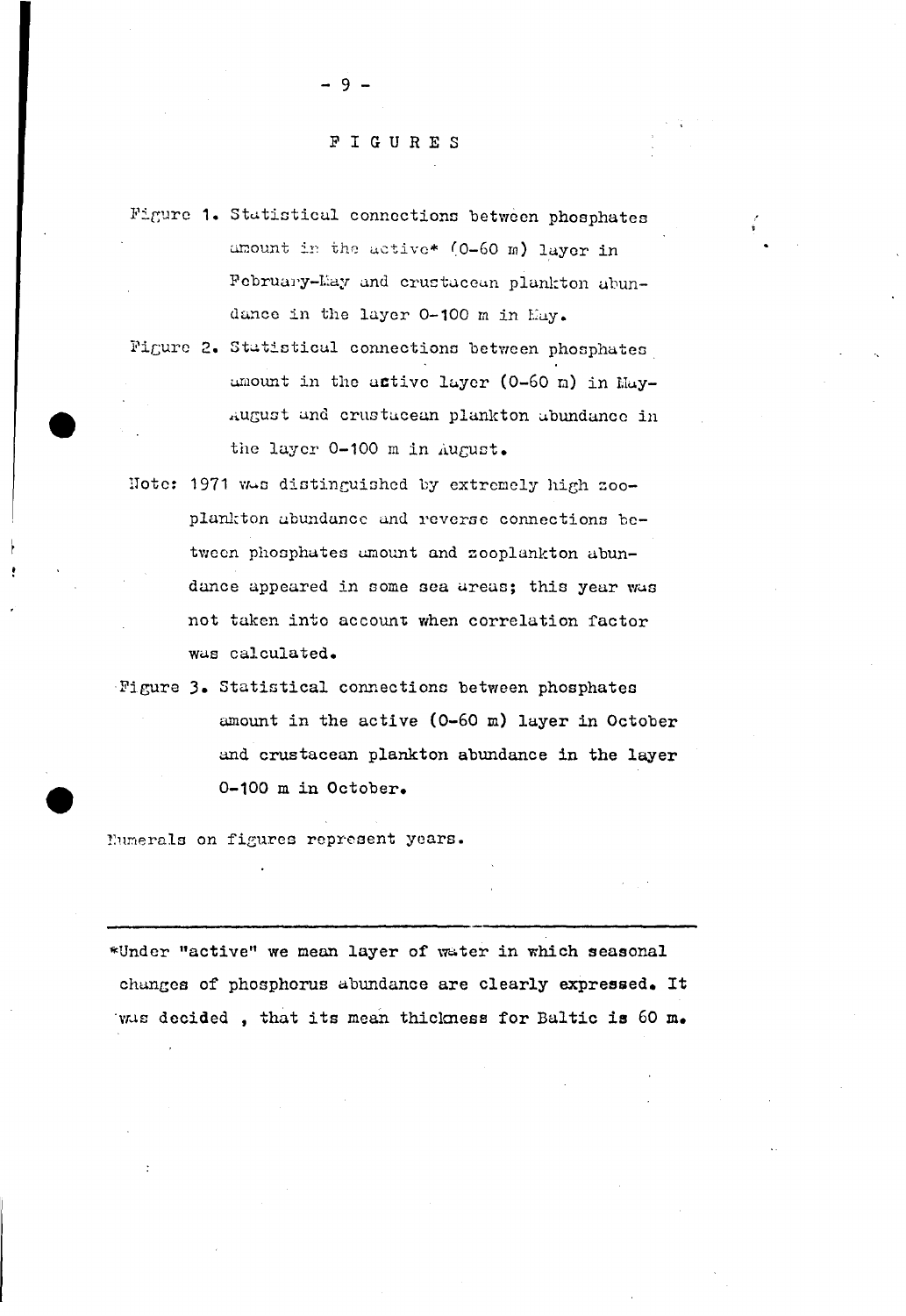

Fig. 2